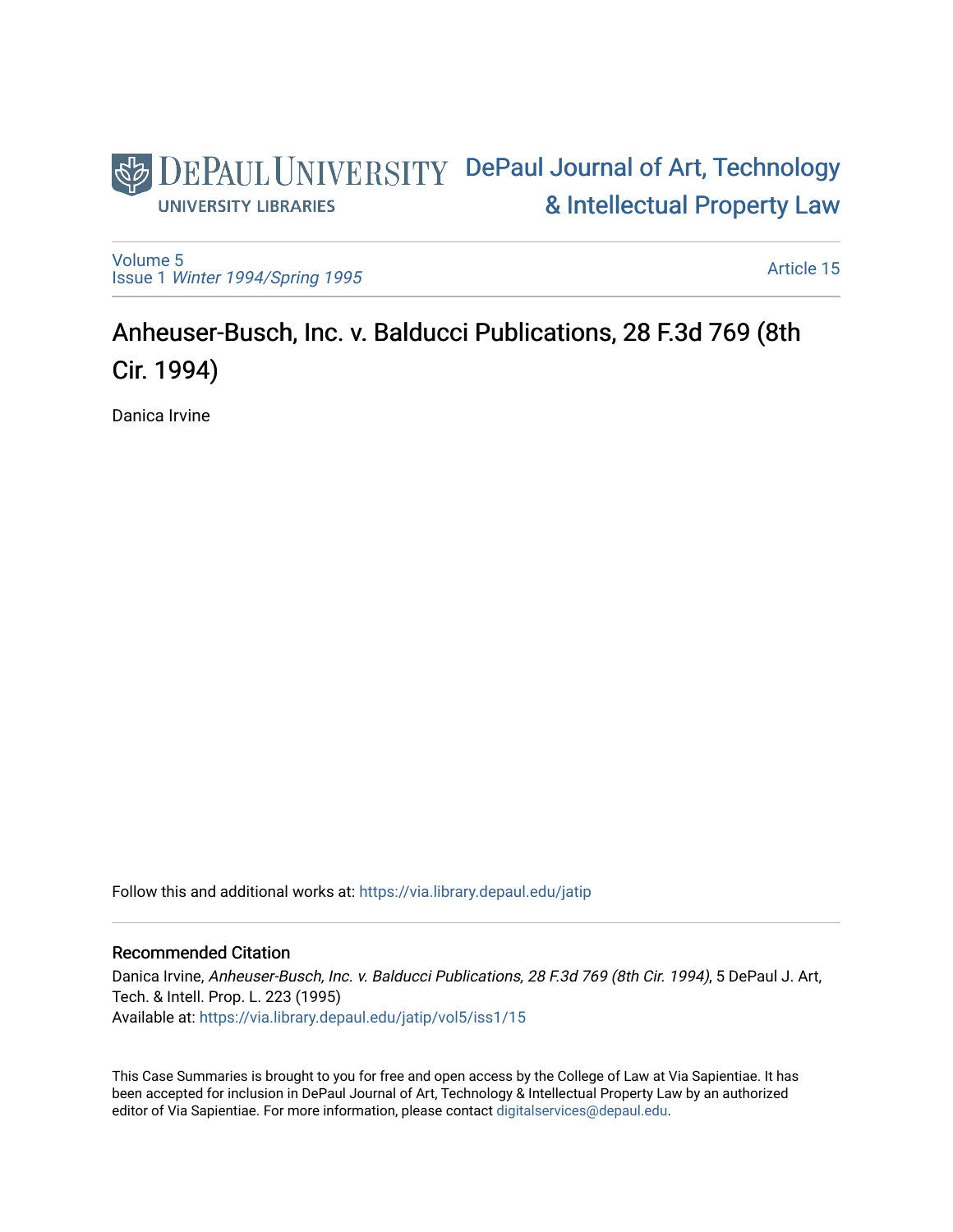## **Anheuser-Busch, Inc. v. Balducci Publications,**

#### 28 F.3D 769 **(8TH** CIR. 1994).

#### *INTRODUCTION*

Anheuser-Busch, Inc., producer of the Michelob line of beers, brought suit against Balducci Publications, a humorous magazine, and its publishers, Richard and Kathleen Balducci, for trademark infringement, trademark dilution and unfair competition resulting from a mock advertisement. The United States District Court for the Eastern District of Missouri held that there was no trademark infringement claim because there was no likelihood of confusion. The court also found in favor of Balducci on.the dilution claim because there was no threat of tarnishment, and on the unfair competition claim because the parody was not connected with the sale of a product. The United States Court of Appeals for the Eighth Circuit reversed, holding that a likelihood of confusion did exist between the parody and the trademarks, and that the parody was not protected **by** the First Amendment. The court also held the magazine liable under the Missouri antidilution statute.

#### *FACTS*

Anheuser-Busch, Inc. ("Busch") operates a brewery in St. Louis, Missouri and produces the Michelob line of beers. In marketing these products, Busch owns the following federally-registered trademarks: 1) Michelob; 2) Michelob Dry; **3) A &** Eagle Design; 4) Bottle and Label Configuration; **5)** Bottle Configuration; **6)** Vertical Stripe Design; **7)** the phrase "ONE **TASTE AND YOU'LL** DRINK IT DRY;" and **8)** Vertical Stripe and **A &** Eagle Design.

Balducci Publications ("Balducci"), owned **by** Richard and Kathleen Balducci, publishes the humorous magazine, *Snicker.* On the back cover of issue **5** 1/2, appears a mock advertisement for **"MICHELOB** OILY." **A** can of Michelob Dry is depicted pouring oil onto a fish along with an oil-soaked **A &** Eagle design, a Shell Oil symbol and various other "Michelob Oily" products closely resembling Busch's Michelob line. Actual Busch "clip art" (collections of advertising pictures) was admittedly used in duplicating this material. The slogan, **"ONE TASTE AND YOU'LL** DRINK IT OILY" is printed in bold type above the words **"MICHELOB** OILY (R)." In smaller type is stated, "At the rate it's being dumped into our oceans, lakes and rivers, you'll drink it oily sooner or later, anyway." Finally, a disclaimer is printed vertically along the right side of the page in tiny letters stating: "Snicker Magazine Editorial **by** Rich Balducci. Art **by** Eugene Ruble. Thank goodness someone still cares about quality (of life)." Copies of this issue are still sold, and the words "Michelob Oily" and Busch's blue ribbon design are used to advertise for this purpose.

Busch brought suit against Balducci and alleged five causes of action: **1)**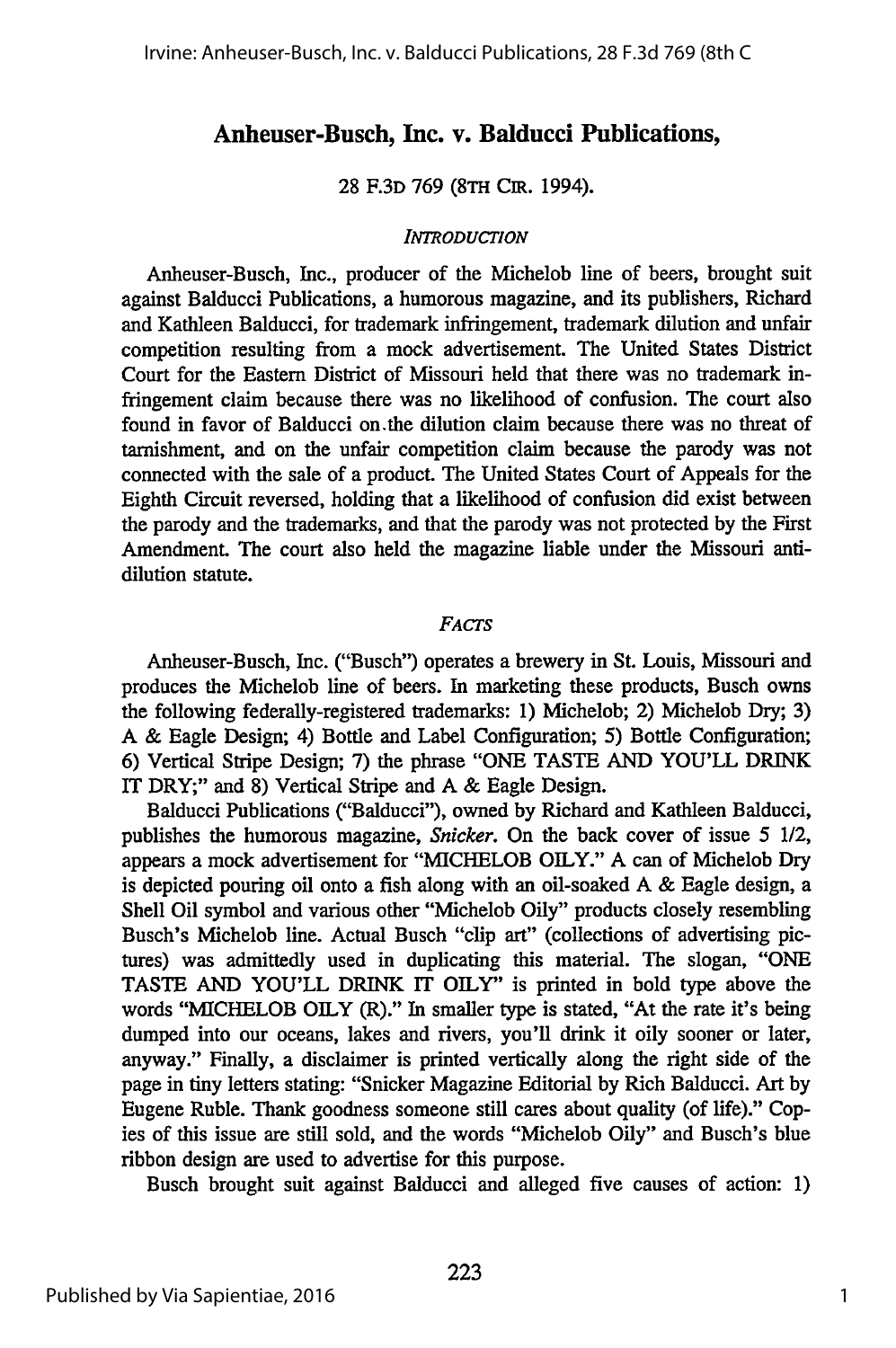224

*DEPAUL J. ART & ENT. LAW* [Vol. V:223

infringement of federally-registered trademarks;<sup>1</sup> 2) federal unfair competition;<sup>2</sup> 3) state trademark infringement;<sup>3</sup> 4) common law unfair competition; and 5) state law trademark dilution.' The district court dismissed all five claims. The court held that the trademark claims were unfounded because there was no likelihood of confusion and stated the need to give "special sensitivity" to First Amendment issues. The state law dilution claim was dismissed because there was no danger of tarnishment where the use of Busch's trademarks occurred in an editorial context. Finally, the unfair competition claims were dismissed because the parody was not connected with the sale of a product, and there was no likelihood of confusion. Busch appealed.

#### *LEGAL ANALYSIS*

On appeal, the court considered two main issues: 1) whether the district court erred in finding no likelihood of confusion; and 2) if there was a likelihood of confusion, whether the parody was protected by the First Amendment. Although the court considered these to be dispositive, it also addressed Busch's dilution claim insofar as it related to the relief available to Busch.

The court first addressed the issue of whether Balducci's ad parody caused consumer confusion. The Lanham Act affords trademark owners protection against confusion as to "origin, sponsorship, or approval."5 Noting that other courts had "correctly" applied an expansive interpretation of likelihood of confusion, the court proceeded to apply this expanded version which included "protection against use of [plaintiff's] mark on any product or service which would reasonably be thought by the buying public to come from the same source, or thought to be affiliated with, connected with, or sponsored by, the trademark owner." Factors considered by the court in evaluating whether likelihood of confusion existed were: 1) strength of the trademark; 2) similarity between the marks; 3) competitive proximity of the parties' products; 4) intent to confuse the public; 5) evidence of actual confusion; and 6) degree of care reasonably expected from plaintiff's potential customers.7 Applying these six factors, the court found that a likelihood of confusion existed. Busch's trademarks are strong and the ad parody contained nearly exact duplications of those marks. Although there is no direct competition between the companies, the court stated that confusion

- 4. Mo. REv. STAT. § 417.061.
- *5.* 15 U.S.C. § 1125 (a).

**6. McCarthy, TRADEMARKS AND UNFAIR COMPETITION** § 24.03, at 24-13 **(3d** ed. **1992);** Mutual of Omaha Ins. Co. v. Novak, **836 F.2d** 397, 398 (8th Cir. 1987); Nike, Inc. v. "Just Did It" Enters., **6** F.3d 1225, 1228 (7th Cir. **1993);** Dallas Cowboys Cheerleaders, Inc. v. Pussycat Cinema, Ltd., 604 F.2d 200, 204-05 (2d Cir. 1979); Jordache Enters., Inc. v. Levi Strauss, 841 F. Supp. 506, 514-15 **(S.D.N.Y.** 1994).

7. Squirtco v. Seven-Up Co., 628 F.2d 1086, 1091 (8th Cir. 1980).

**<sup>1.</sup>** 15 **U.S.C.** § **1114 (1).**

<sup>2. 15</sup> U.S.C. § **1125** (a).

<sup>3.</sup> Mo. REv. **STAT.** § 417.056.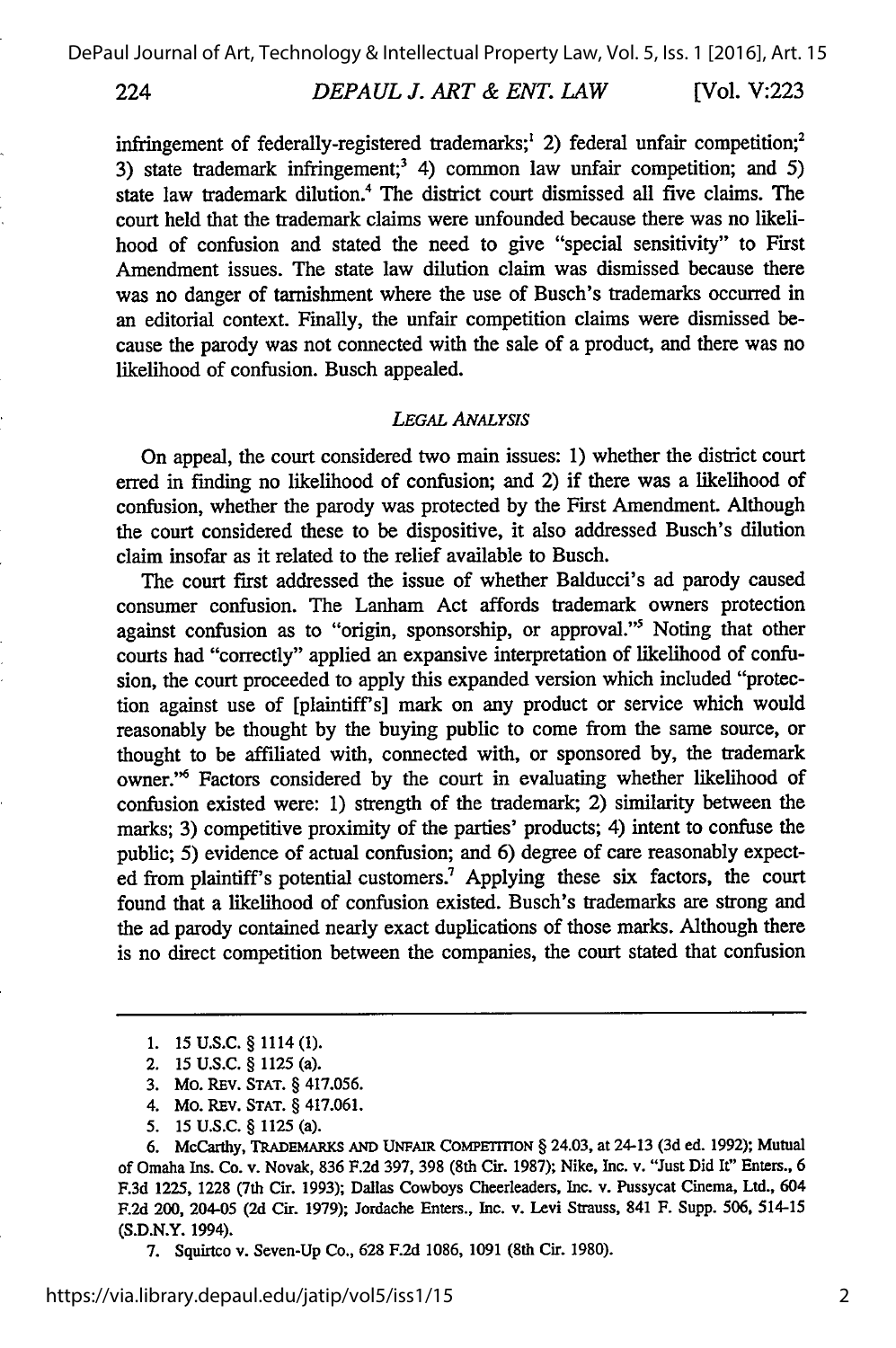### *ANHEUSER-BUSCH v. BALDUCCI* **1995] 225**

could exist absent direct competition.' While recognizing that Balducci intended to make a social comment via the parody, the court found that he was indifferent to the possibility of misleading consumers. In support of this, the court noted that there was no significant reminder to readers that the ad was a parody, the ad appeared on the back cover (usually reserved for legitimate ads), few alterations were made to the trademarks, and the disclaimer was almost undetectable. Finally, the court found that evidence of actual confusion was presented in a survey offered by Busch. Of 200 participants surveyed regarding the parody, over half thought Busch had to approve the ad and six percent thought the ad was real. Thus, the court found that the district court had erred in finding no likelihood of confusion.

The court next considered whether the parody was protected by the First Amendment such that Balducci would not be liable despite the likelihood of confusion. In analyzing the reach of the Lanham Act, freedom of expression must be weighed against avoiding consumer confusion.<sup>9</sup> The court stated that confusion might be tolerated if plausibly necessary to achieve a desired commentary, however, in this case, the confusion was unnecessary to Balducci's purpose. The message could have been conveyed with less risk of confusion if the marks were altered, the placement in the magazine changed or the disclaimers made noticeable. Since Balducci did not take measures to eliminate confusion and make it obvious the ad was a parody, the court held there was no First Amendment protection.

Finally, the court discussed Busch's dilution claim, noting that the validity of this claim might affect the relief available to Busch. Missouri's anti-dilution statute provides that "[l]ikelihood of injury to business reputation or dilution of the distinctive quality of a mark **...** shall be ground for injunctive relief."' Dilution can occur via association with "unsavory" goods, persons or services." Busch's trademarks were held to be tarnished in that the majority of those surveyed construed the ad to suggest that Michelob beer contains oil, and thus, the quality of products represented by the Busch trademark was cast in a negative light. In finding for Busch on the dilution claim, the court rejected Balducci's First Amendment defense for substantially the same reasons stated in its infringement analysis. Thus, the court held that injunctive relief was appropriate.

Published by Via Sapientiae, 2016

**<sup>8.</sup> Id.**

<sup>9.</sup> Cliff's Notes, Inc. v. Bantam Doubleday Dell Pub. Group, 886 F.2d 490, 494 (2d Cir. 1989).

**<sup>10.</sup>** Mo. REv. **STAT.** § 417.061.

<sup>11.</sup> Chemical Corp. of America v. Anheuser-Busch, Inc., 306 F.2d 433, 436-38 (5th Cir. 1962) (enjoining use of "Where there's life **...** there's bugs!" slogan), *cert. denied,* 372 U.S. 965 (1963); Original Appalachian Artworks, Inc. v. Topps Chewing Gum, Inc., 642 F. Supp. 1031, 1039 (N.D.Ga. 1986) (tarnishment "occurs when a defendant uses the same or similar marks in a way that creates an undesirable, unwholesome, or unsavory mental association with the plaintiff's mark").